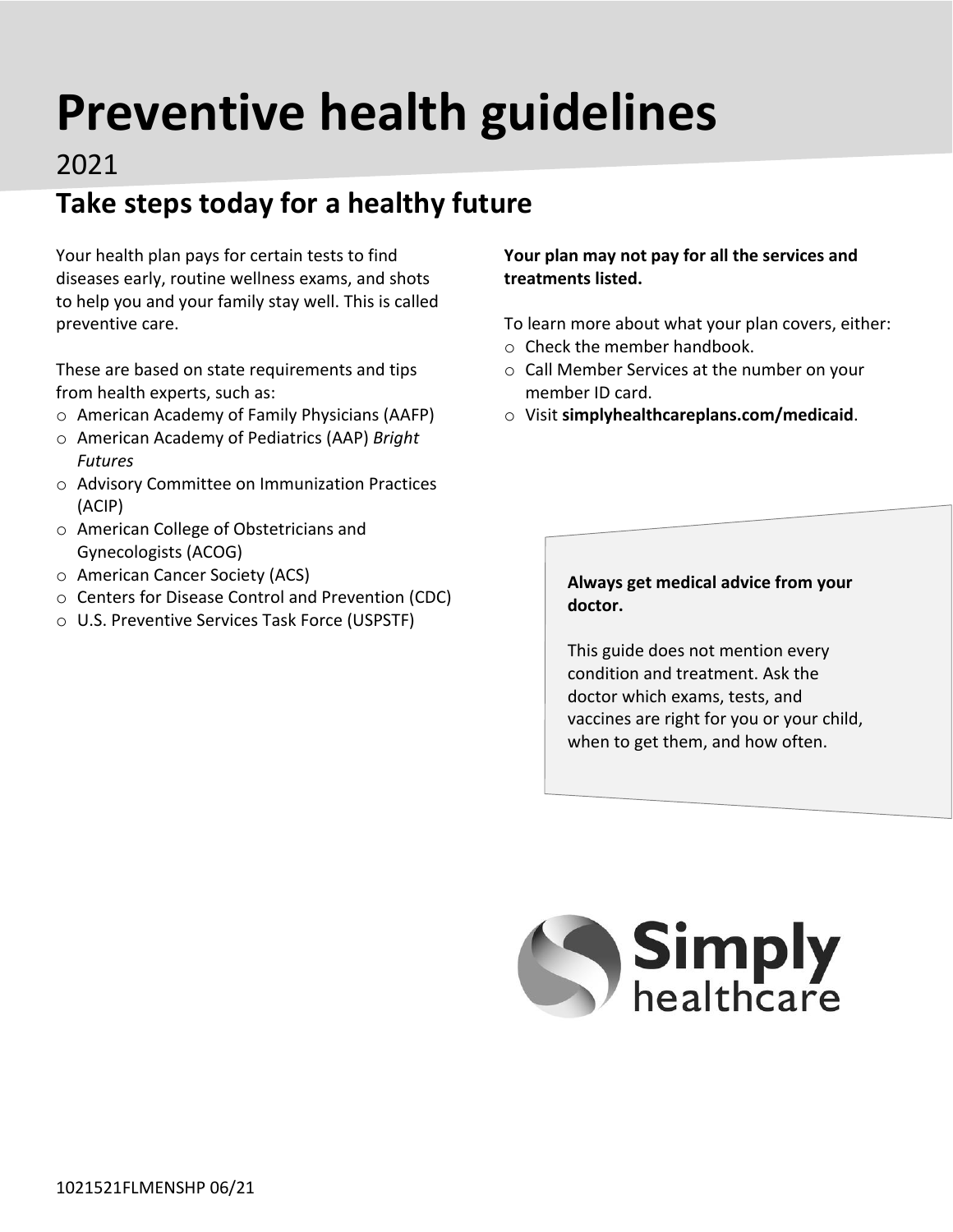# **Well-baby visits — birth to 2 years old**

| Infants need to be seen by a doctor at birth, at these ages, and as the doctor suggests: |  |  |  |
|------------------------------------------------------------------------------------------|--|--|--|
|------------------------------------------------------------------------------------------|--|--|--|

o 3-5 days old

o 1 month

- o 6 months
- o 9 months
- o 2 months o 12 months
- o 4 months o 15 months
- Babies who leave the hospital less than two days (48 hours) after birth need to be seen by a doctor within 2 to 4 days after being born.

o 18 months o 24 months

A well-baby visit may include:

| $\circ$ A full-body exam                | $\circ$ Talking about:                    |
|-----------------------------------------|-------------------------------------------|
| ○ Vaccines                              | $-$ Newborn care, safety, and development |
| o Other tests and screenings as needed, | $-$ Eating habits and feeding             |
| listed below                            | - Parent and family health and well-being |

| <b>Screenings</b>                                                                                                                                           | When to get them                                                                                                                                       |
|-------------------------------------------------------------------------------------------------------------------------------------------------------------|--------------------------------------------------------------------------------------------------------------------------------------------------------|
| Weight, length, and head measurement                                                                                                                        | At each visit                                                                                                                                          |
| BMI percentile*                                                                                                                                             | At 24 months                                                                                                                                           |
| Newborn metabolic, such as PKU (when<br>the body is not able to break down<br>protein), sickle cell (an inherited blood<br>disorder), and thyroid screening | Birth to 2 months old (best checked at 3 to 5 days old)<br>Bilirubin at birth (checks for liver problems)                                              |
| Critical congenital heart defect (birth<br>defects of the heart)                                                                                            | At birth                                                                                                                                               |
| Development - brain, body, and behavior                                                                                                                     | At 9 and 18 months, and then each visit                                                                                                                |
| Hearing                                                                                                                                                     | As a newborn and each visit                                                                                                                            |
| Vision                                                                                                                                                      | At 12 and 24 months, and then each visit                                                                                                               |
| <b>Blood pressure</b>                                                                                                                                       | Check for risks at each visit                                                                                                                          |
|                                                                                                                                                             | Referral to a dentist, if needed - start yearly dental exams<br>starting at 12 months<br>Fluoride varnish when teeth start coming in (usually around 6 |
| Oral and dental health                                                                                                                                      | to 24 months old)                                                                                                                                      |
|                                                                                                                                                             | Fluoride prescription based on your drinking water (from 6 to<br>24 months old)                                                                        |
| Hemoglobin or hematocrit (blood count)                                                                                                                      | Once between 9 to 12 months                                                                                                                            |
| Lead testing                                                                                                                                                | At 12 and 24 months old. Check for risks as the doctor<br>suggests.                                                                                    |
| Lipid disorder (cholesterol problems)                                                                                                                       | Check for risks at 24 months                                                                                                                           |
| Autism (a condition that affects social skills<br>and the way one communicates)                                                                             | At 18 and 24 months                                                                                                                                    |
| Maternal postpartum depression (after a<br>mother gives birth)                                                                                              | At 1, 2, 4, and 6 months                                                                                                                               |
| Tuberculosis                                                                                                                                                | Check for risks as the doctor suggests                                                                                                                 |
|                                                                                                                                                             |                                                                                                                                                        |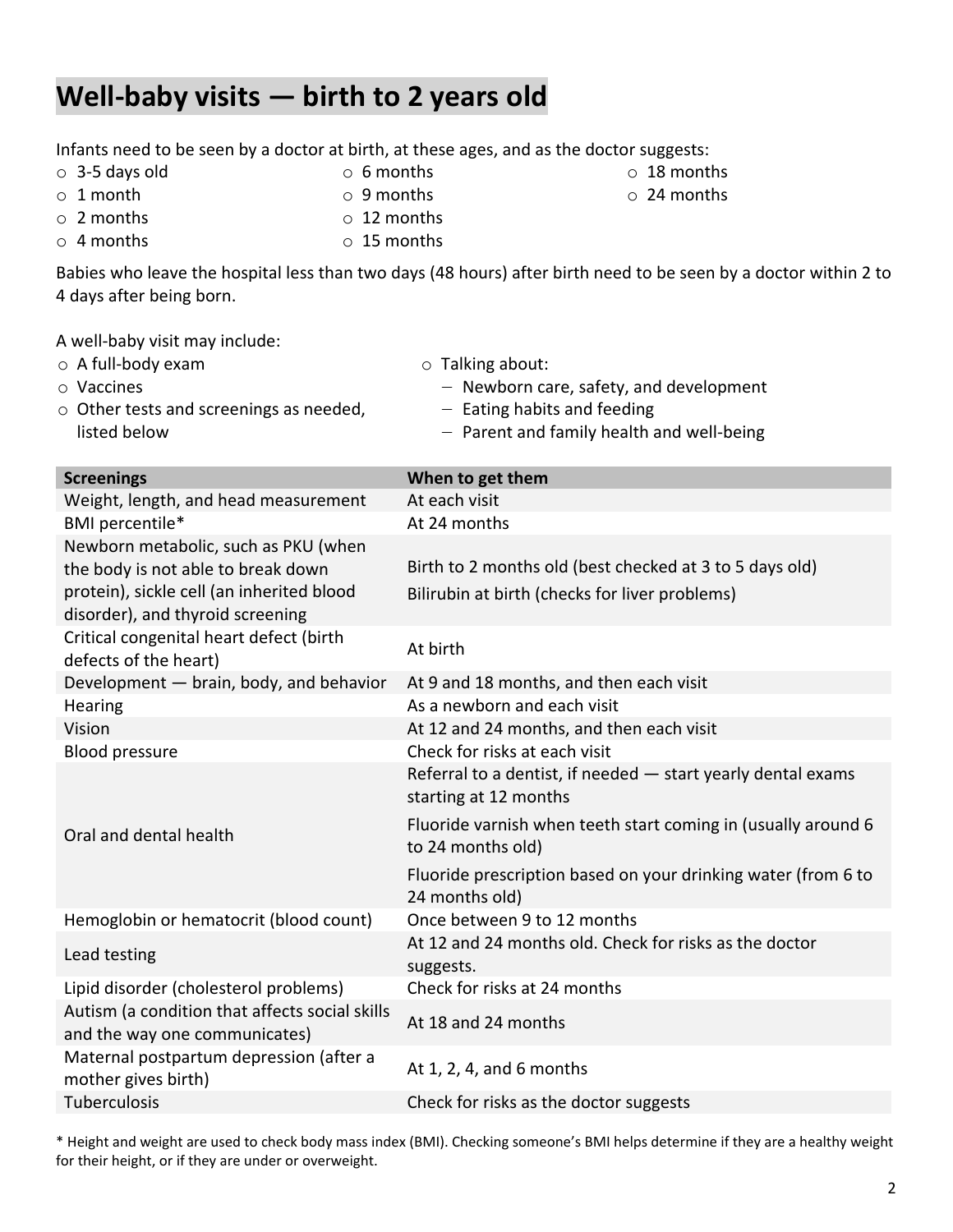# **Well-child visits — 2 1/2 to 10 years old**

Your child's doctor may talk with you about:

- o How to help with healthy eating habits.
- o Exercise, growth, safety, and healthy habits.
- o Any learning or school issues.
- o Emotional and mental health.
- o Family and home life.

During the visit, your child may get:

- o A full-body exam.
- o Vaccines.
- o Other tests and screenings.

| <b>Screenings</b>                       | When to get them                                               |
|-----------------------------------------|----------------------------------------------------------------|
| Height, weight, BMI percentile*         | At each visit                                                  |
| Development - brain, body, and behavior | At 2 1/2 years, and then each visit                            |
| Vision                                  | At 3 years, and then each visit                                |
| <b>Hearing</b>                          | At 4 years, and then each visit                                |
|                                         | Referral to a dentist, if needed                               |
|                                         | Dental exam each year                                          |
| Oral and dental health                  | Fluoride varnish on the teeth when the dentist suggests (at 3, |
|                                         | 4 and 5 years old)                                             |
|                                         | Fluoride prescription based on your drinking water             |
| Lead testing                            | Check for risks through age 6                                  |
| Hemoglobin or hematocrit (blood count)  | Check for risks each year                                      |
| <b>Blood pressure</b>                   | Each year starting at age 3                                    |
|                                         | Check for risks before age 3                                   |
| Lipid disorder (cholesterol problems)   | Once between ages 9 to 11                                      |
|                                         | Check for risks at all other ages                              |
| <b>Tuberculosis</b>                     | Check for risks and test as the doctor suggests                |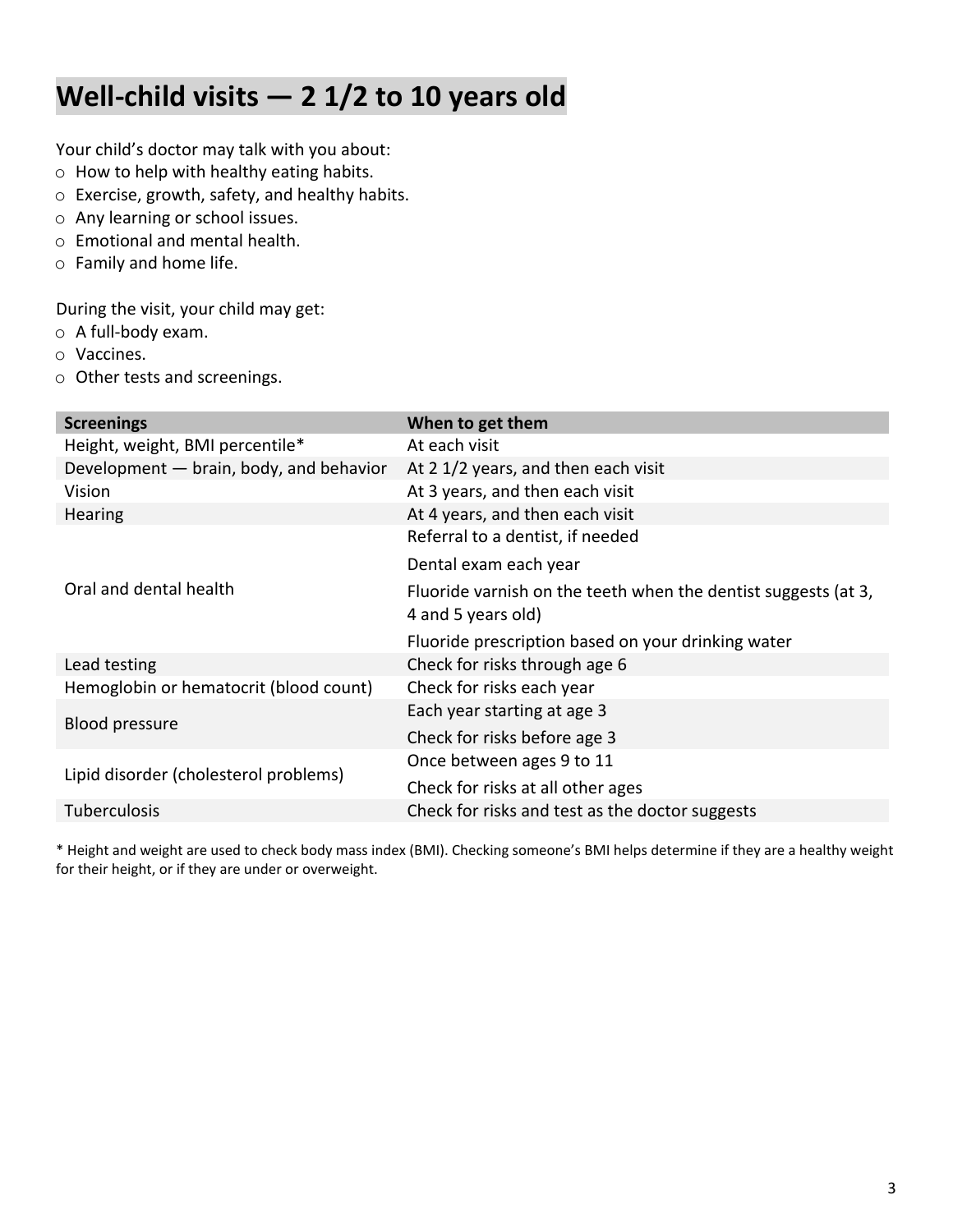### **Well-child visits — 11 to 21 years old**

Your child's doctor may talk about:

- o **Growth and development**, such as oral health habits, body image, healthy eating, physical activity, and sleep.
- o **Emotional well-being**, such as mood control and overall mental health.
- o **Safe sex**, such as the risks of sexually transmitted infections and diseases (STIs and STDs) and pregnancy.
- o **Substance use**, whether that be drinking alcohol or using tobacco, e-cigarettes, or prescription or illegal drugs.
- o **School performance**.
- o **Family and home living issues**.
- o **Safety**, such as seat belt use, helmet use, and sun safety.
- o **Firearm safety**, if you own or are around guns.

During the visit, the doctor may give:

- o A full-body exam.
- o Vaccines.
- o Other tests and screenings.

| <b>Screenings</b>                               | When to get them                                        |
|-------------------------------------------------|---------------------------------------------------------|
| Height, weight, BMI*                            | Each year                                               |
| Development - mind, body, and behavior          | Each year                                               |
| Depression                                      | Each year                                               |
| <b>Blood pressure</b>                           | Each year                                               |
| Vision                                          | Each year                                               |
| Hearing                                         | Each year                                               |
| Oral and dental health                          | Each year                                               |
|                                                 | Fluoride prescription through age 16                    |
| Hemoglobin or hematocrit (blood count)          | Check for risks each year                               |
|                                                 | Once between ages 9 to 11                               |
| Lipid disorder (cholesterol problems)           | Once between ages 17 to 21                              |
| Cervical cancer                                 | For women, starting at age 21 or as the doctor suggests |
| STIs, such as chlamydia                         | Starting at age 11, if sexually active                  |
|                                                 | Screen once between ages 15 to 18                       |
| <b>HIV</b>                                      | Check for risks all other years                         |
| Substance use disorder and<br>tobacco addiction | Check for risks each year starting at age 11            |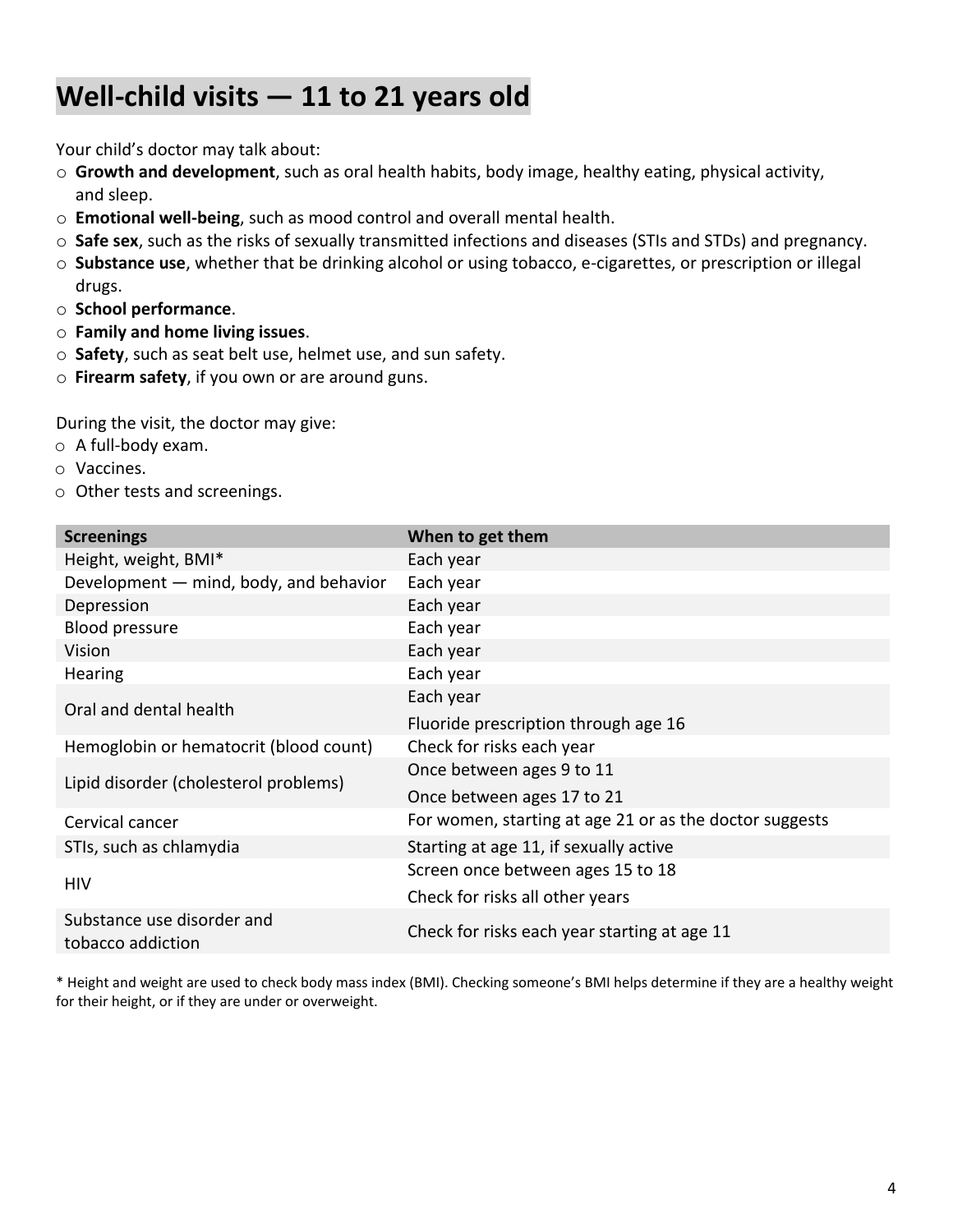#### **Wellness visits — adult women**

Your doctor may talk about:

- o Diet and physical activity.
- o Mental health, such as depression.
- o Oral and dental health.
- o Tobacco use, or how to quit.
- o Avoiding secondhand smoke.
- o Drinking alcohol or using drugs.
- o Skin cancer risks.
- o Family planning, such as:
	- ‒ Safe sex.
	- ‒ Birth control to help avoid unwanted pregnancy.
	- ‒ Spacing out pregnancies to have the best birth outcomes.
	- ‒ Checking for sexually transmitted infections and diseases (STIs and STDs), such as HIV and hepatitis B (if at risk).
	- ‒ Folic acid supplements for women of childbearing age.

You may also get vaccines and these screenings:

| <b>Screenings</b>                              | When to get them                                                                                                                                                                                                                                                                                                                                                                                                                                                                                                                                                                         |
|------------------------------------------------|------------------------------------------------------------------------------------------------------------------------------------------------------------------------------------------------------------------------------------------------------------------------------------------------------------------------------------------------------------------------------------------------------------------------------------------------------------------------------------------------------------------------------------------------------------------------------------------|
| Height, weight, BMI*                           | Each year or as your doctor suggests                                                                                                                                                                                                                                                                                                                                                                                                                                                                                                                                                     |
| <b>Blood pressure</b>                          | Each year or as your doctor suggests. Recheck high readings<br>at home.                                                                                                                                                                                                                                                                                                                                                                                                                                                                                                                  |
| Mammogram** (breast X-ray)                     | Each year for ages 40 to 65+                                                                                                                                                                                                                                                                                                                                                                                                                                                                                                                                                             |
|                                                | Consider screening every 2 years from ages 50 to 74                                                                                                                                                                                                                                                                                                                                                                                                                                                                                                                                      |
|                                                | For ages 21 to 29, Pap test every 3 years                                                                                                                                                                                                                                                                                                                                                                                                                                                                                                                                                |
| Cervical cancer                                | For ages 30 to 65, either do a Pap test every 3 years or an<br>HPV test alone, or a combo Pap test and HPV test every 5<br>years                                                                                                                                                                                                                                                                                                                                                                                                                                                         |
|                                                | Stop testing at age 65 if the last 3 Pap tests or last 2 co-tests<br>(Pap plus HPV) within the last 10 years were normal. If there<br>was an abnormal Pap test within the past 20 years, talk with<br>your doctor.                                                                                                                                                                                                                                                                                                                                                                       |
| Colorectal cancer (of the colon<br>and rectum) | From ages 45 to 75, your doctor may suggest one or more of<br>these tests:<br>Stool (feces) tests:<br>o Fecal immunochemical test (FIT)<br>○ FIT-DNA: stool and DNA combo test<br>○ Guaiac-based fecal occult blood test (gFOBT)<br>Visual tests:<br>$\circ$ Colonoscopy (using a small camera on the end of a tube to<br>look at your colon)<br>$\circ$ CT colonography (using a CT scanner to take images of<br>inside the colon)<br>$\circ$ Flexible sigmoidoscopy (using a small camera on the end<br>of a tube to look at the last part of your colon, called the<br>sigmoid colon) |
| Chlamydia and gonorrhea                        | If sexually active and age 24 or younger                                                                                                                                                                                                                                                                                                                                                                                                                                                                                                                                                 |
|                                                |                                                                                                                                                                                                                                                                                                                                                                                                                                                                                                                                                                                          |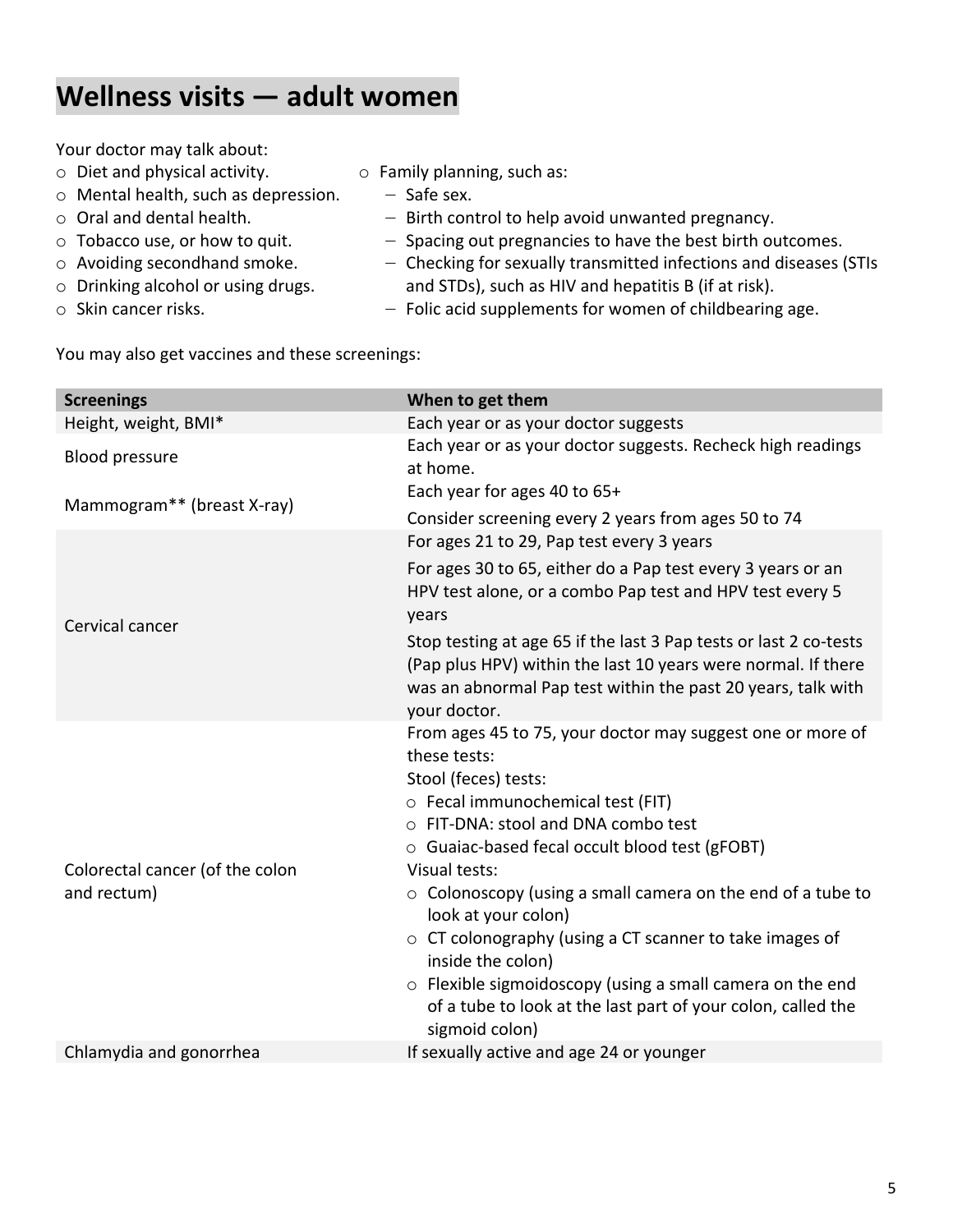# **Wellness visits — adult women continued**

| <b>Screenings</b>                                       | When to get them                                                                                                                                                                                                                                |
|---------------------------------------------------------|-------------------------------------------------------------------------------------------------------------------------------------------------------------------------------------------------------------------------------------------------|
| Cholesterol                                             | Statins (cholesterol medicine) may be needed for people<br>ages 40 to 75 who have a higher risk of cardiovascular<br>disease (such as heart disease)                                                                                            |
| Glucose (blood sugar) screening for type 2<br>diabetes  | As your doctor suggests from ages 40 to 70, especially if<br>overweight or obese. Individuals with high blood sugar<br>should talk to their doctor about intensive counseling<br>interventions to promote a healthy diet and physical activity. |
| Hepatitis C                                             | Screen between the ages of 18 to 79 years                                                                                                                                                                                                       |
| Osteoporosis (checks how dense your<br>bones are)       | Testing should start no later than age 65<br>Women in menopause should talk to their doctor about<br>osteoporosis and have the test if at risk                                                                                                  |
| Lung cancer with low-dose computed<br>tomography (LDCT) | From age 50 for those with a 20 pack-year history and<br>currently smoke, or have quit within the past 15 years                                                                                                                                 |

\* Height and weight are used to check body mass index (BMI). Checking someone's BMI helps determine if they are a healthy weight for their height, or if they are under or overweight.

\*\* Women should talk to their doctor and make a personal choice about the best age to start having mammograms and possibly screen every two years when older.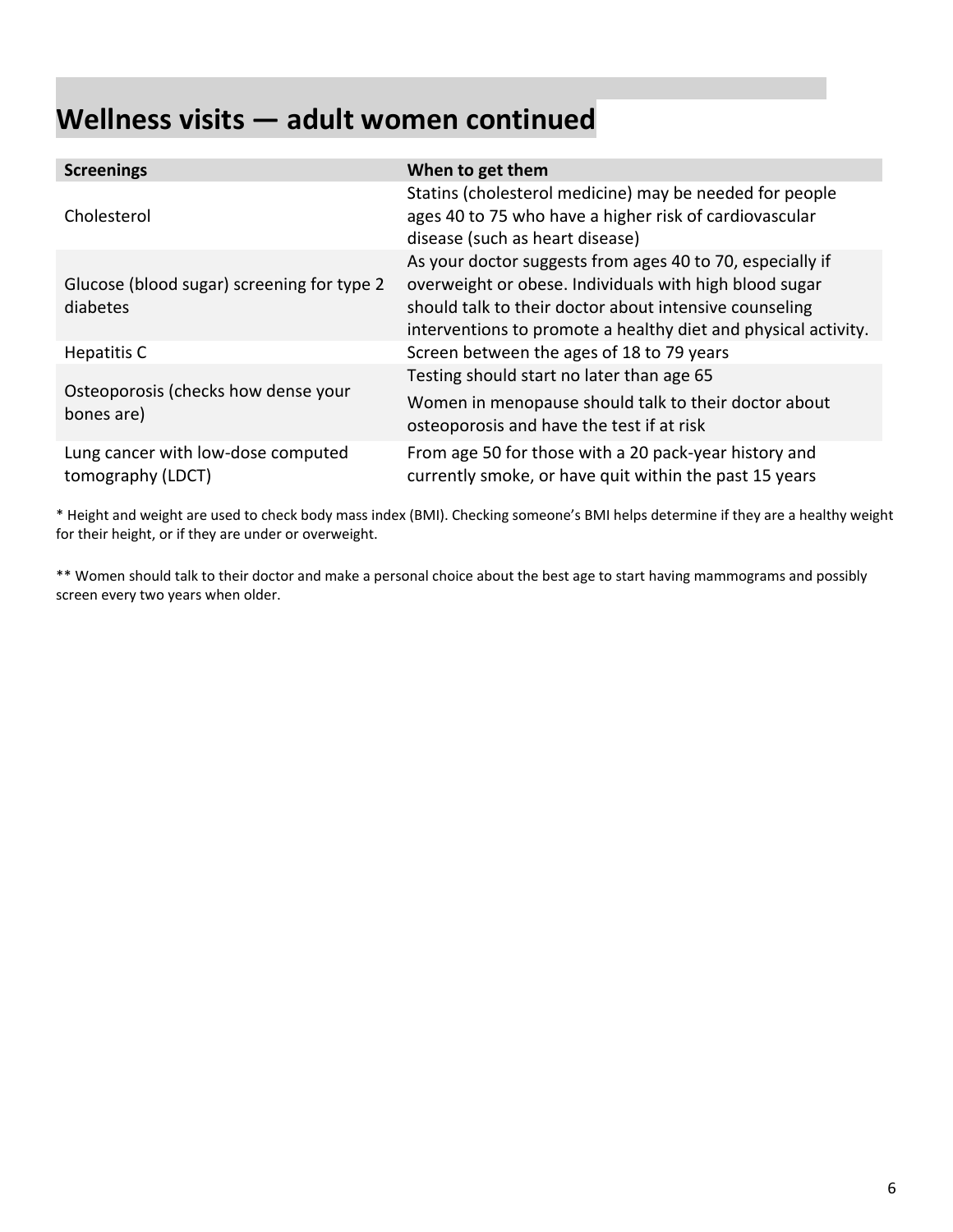#### **Pregnant women**

Within the first three months of pregnancy, it's vital to visit a doctor to set up a prenatal care plan. At each visit, your doctor will check your health and the health of your baby. The doctor may talk to you about: o What to eat.

- o How to be active when pregnant.
- o Avoiding tobacco, drugs, alcohol, and other substances.

#### **Testing: Testing:**

Based on your past health, your doctor may want you to have these screenings:

- o **Depression** screenings (done during and after pregnancy)
- o **Diabetes**
- o **Preeclampsia\*** (high blood pressure that causes other problems during pregnancy)
- o **Hematocrit/hemoglobin** (blood count)
- o **Rubella immunity** (to find out which women need the rubella, aka German measles, vaccine after giving birth)
- o **Rh(D) blood type and antibody testing** (checks to see if your blood type and your baby's blood type are compatible.) If Rh(D) negative, repeat test at 24 to 28 weeks.
- o **Hepatitis B**
- o **HIV**
- o **Syphilis**
- o **Urine** for asymptomatic bacteriuria, as your doctor suggests

Other tests and screenings:

- o **Amniocentesis** (an ultrasound and testing of the fluid in your womb)
- o **Cell-free DNA** (a blood test to check for chromosomal abnormalities in the baby)
- o **Chorionic villus sampling** (checks for birth defects and more)
- o **Ultrasound tests** (to look at the baby in the womb.) During the first three months, these are done along with blood tests to check the baby for chromosomal abnormality risk and more.

These and other tests can check the baby for health concerns. The right tests and the right times to do them depend on:

- o Your age.
- o Your health record and family history.

Talk to your doctor about:

- o Which tests may be best for you.
- o What the tests can tell you about your baby.
- o Any risks.

\* If you have a high risk of preeclampsia, your doctor may recommend taking a low-dose aspirin to prevent other problems while you are pregnant.

#### **Vaccines: Vaccines:**

- o **Flu:** If you are pregnant during flu season (October through March), your doctor may want you to have the inactivated (killed) flu shot.
- o **Tdap:** Pregnant teens and adults need a Tdap vaccine during each pregnancy. It's best to get the vaccine between weeks 27 and 36, but it may be given at any time during pregnancy.

It's best to get most vaccines before pregnancy. Women should check with their doctor to make sure their vaccines are up to date.

You should NOT get these vaccines while you are pregnant:

- o **Measles, mumps, rubella (MMR)**
- o **Varicella (chickenpox)**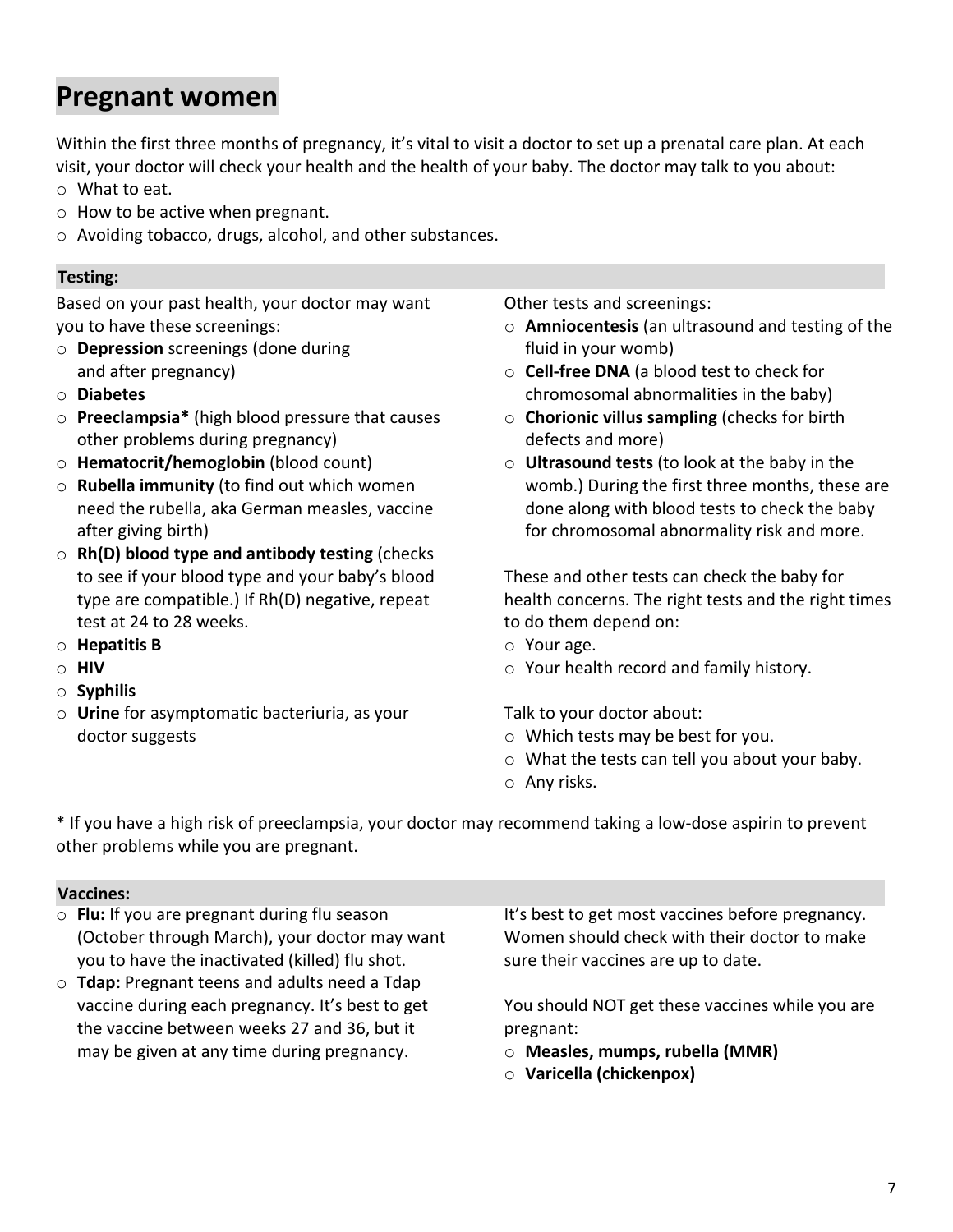#### **Wellness visits – adult men**

Your doctor may talk about:

- o Diet and physical activity.
- o Mental health, such as depression.
- o Oral and dental health.
- o Tobacco use, or how to quit.
- o Avoiding secondhand smoke, alcohol, and using drugs.
- o Skin cancer risks.

You may also get vaccines and these screenings:

- o Family planning, like:
	- ‒ Safe sex and preventing unwanted pregnancy with a partner.
	- ‒ Checking for sexually transmitted infections and diseases (STIs and STDs), such as HIV and hepatitis B (if high risk).

| <b>Screenings</b>                                                    | When to get them                                                                                                                                                                                                                                                                                                                                                                                                                                                                                                                                                                                          |
|----------------------------------------------------------------------|-----------------------------------------------------------------------------------------------------------------------------------------------------------------------------------------------------------------------------------------------------------------------------------------------------------------------------------------------------------------------------------------------------------------------------------------------------------------------------------------------------------------------------------------------------------------------------------------------------------|
| Height, weight, BMI*                                                 | Each year or as your doctor suggests                                                                                                                                                                                                                                                                                                                                                                                                                                                                                                                                                                      |
| Abdominal aortic aneurysm (enlarged<br>blood vessels in the abdomen) | Once between ages 65 to 75 if you have ever smoked                                                                                                                                                                                                                                                                                                                                                                                                                                                                                                                                                        |
| <b>Blood pressure</b>                                                | Each year or as your doctor suggests. Recheck high readings<br>at home.                                                                                                                                                                                                                                                                                                                                                                                                                                                                                                                                   |
| Cholesterol                                                          | Statins (cholesterol medicine) may be needed for people<br>ages 40 to 75 who have a higher risk of cardiovascular<br>disease (such as heart disease)                                                                                                                                                                                                                                                                                                                                                                                                                                                      |
| Colorectal cancer (of the colon<br>and rectum)                       | From ages 45 to 75, your doctor may suggest one or more of<br>these test choices:<br>Stool (feces) tests:<br>o Fecal immunochemical test (FIT)<br>○ FIT-DNA: stool and DNA combo test<br>o Guaiac-based fecal occult blood test (gFOBT)<br><b>Visual tests:</b><br>$\circ$ Colonoscopy (using a small camera on the end of a tube to<br>look at your colon)<br>$\circ$ CT colonography (using a CT scanner to take images of<br>inside the colon)<br>o Flexible sigmoidoscopy (using a small camera on the end<br>of a flexible tube to look at the last part of your colon,<br>called the sigmoid colon) |
| Glucose screening for type 2 diabetes                                | As your doctor suggests from ages 40 to 70, especially if<br>overweight or obese. Individuals with high blood sugar<br>should talk to their doctor about intensive counseling<br>interventions to promote a healthy diet and physical activity.                                                                                                                                                                                                                                                                                                                                                           |
| <b>Hepatitis C</b>                                                   | Screen once between the ages of 18 to 79 years                                                                                                                                                                                                                                                                                                                                                                                                                                                                                                                                                            |
| Prostate cancer                                                      | From ages 55 to 69, talk with your doctor about the risks and<br>benefits of prostate cancer tests                                                                                                                                                                                                                                                                                                                                                                                                                                                                                                        |
| Lung cancer with low-dose computed<br>tomography (LDCT)              | From age 50 for those with a 20 pack-year history and<br>currently smoke, or have quit within the past 15 years                                                                                                                                                                                                                                                                                                                                                                                                                                                                                           |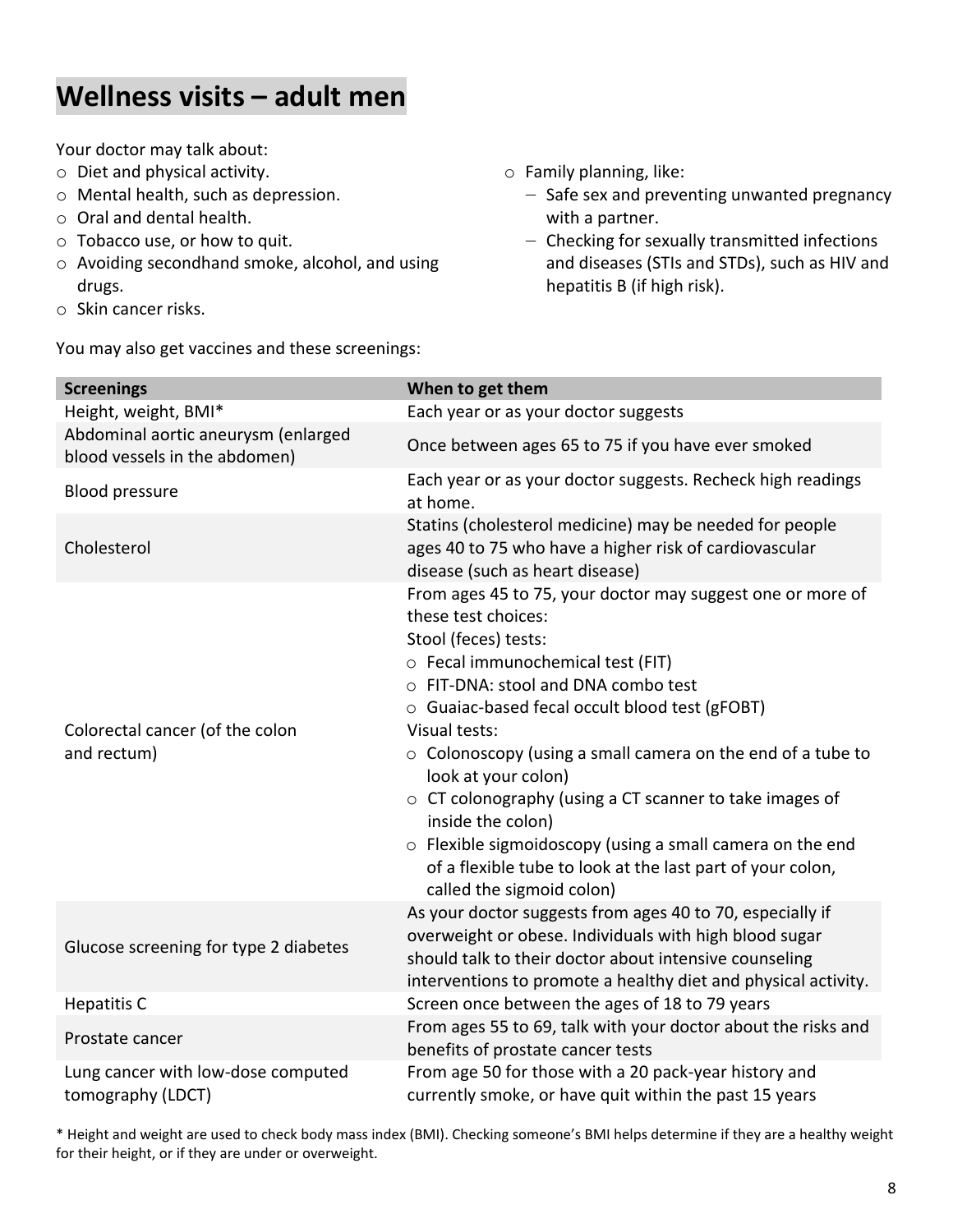#### **Suggested vaccine schedule**

For more information about vaccines, visit [cdc.gov/vaccines.](http://cdc.gov/vaccines) Coronavirus Disease 2019 (COVID-19) vaccines as recommended by the CDC ([https://www.cdc.gov/vaccines/hcp/acip-recs/vacc-specific/covid-19.html\)](https://www.cdc.gov/vaccines/hcp/acip-recs/vacc-specific/covid-19.html).

| Vaccines $\downarrow$   Ages $\rightarrow$     | <b>Birth</b> | $1-2$<br>months | 2 <sup>1</sup><br>months                                                                                                                                                                                                                                        | 4<br>months  | 6<br>months                                                                                      | $6 - 15$<br>months | $12 - 15$<br>months | $15 - 18$<br>months                                               | 19-23<br>months | $4-6$<br>years | $11 - 12$<br>years | 13-18<br>years                                                                                                                                                                       | 19-64<br>years | $65+$<br><b>Years</b>                                    |
|------------------------------------------------|--------------|-----------------|-----------------------------------------------------------------------------------------------------------------------------------------------------------------------------------------------------------------------------------------------------------------|--------------|--------------------------------------------------------------------------------------------------|--------------------|---------------------|-------------------------------------------------------------------|-----------------|----------------|--------------------|--------------------------------------------------------------------------------------------------------------------------------------------------------------------------------------|----------------|----------------------------------------------------------|
| <b>Hepatitis B</b>                             | $\checkmark$ | $\checkmark$    |                                                                                                                                                                                                                                                                 |              |                                                                                                  | $\checkmark$       |                     |                                                                   |                 |                |                    |                                                                                                                                                                                      |                |                                                          |
| <b>Rotavirus (RV)</b>                          |              |                 | 2-dose or<br>3-dose series                                                                                                                                                                                                                                      |              |                                                                                                  |                    |                     |                                                                   |                 |                |                    |                                                                                                                                                                                      |                |                                                          |
| Diphtheria, tetanus,<br>pertussis (DTaP)       |              |                 | ✓                                                                                                                                                                                                                                                               | $\checkmark$ | $\checkmark$                                                                                     |                    |                     | $\checkmark$                                                      |                 | $\checkmark$   |                    |                                                                                                                                                                                      |                |                                                          |
| Tetanus, diphtheria,<br>pertussis (Td/Tdap)    |              |                 |                                                                                                                                                                                                                                                                 |              |                                                                                                  |                    |                     |                                                                   |                 |                | Tdap               |                                                                                                                                                                                      |                | Every 10 years                                           |
| <b>Haemophilus</b><br>influenzae type b (Hib)  |              |                 |                                                                                                                                                                                                                                                                 |              | 3-4 doses between 2 to 15 months with<br>first dose at 2 months, last dose at 12 to 15<br>months |                    |                     |                                                                   |                 |                |                    |                                                                                                                                                                                      |                |                                                          |
| Pneumococcal<br>conjugate (PCV)                |              |                 | $\checkmark$                                                                                                                                                                                                                                                    | $\checkmark$ | ✓                                                                                                |                    | $\checkmark$        |                                                                   |                 |                |                    |                                                                                                                                                                                      |                |                                                          |
| <b>Inactivated polio</b><br>virus (IPV)        |              |                 | $\checkmark$                                                                                                                                                                                                                                                    | $\checkmark$ |                                                                                                  | $\checkmark$       |                     |                                                                   |                 | $\checkmark$   |                    |                                                                                                                                                                                      |                |                                                          |
| Influenza (flu)                                |              |                 |                                                                                                                                                                                                                                                                 |              |                                                                                                  |                    |                     |                                                                   |                 |                |                    | Suggested each year from 6 months to 65+ years; 2 doses at least 4 weeks apart are recommended for<br>children between 6 months to 8 years old having the vaccine for the first time |                |                                                          |
| Measles, mumps,<br>rubella (MMR)               |              |                 |                                                                                                                                                                                                                                                                 |              |                                                                                                  |                    | ✓                   |                                                                   |                 | $\checkmark$   |                    |                                                                                                                                                                                      |                |                                                          |
| Varicella<br>(chickenpox)                      |              |                 |                                                                                                                                                                                                                                                                 |              |                                                                                                  |                    | ✓                   |                                                                   |                 | ✓              |                    |                                                                                                                                                                                      |                |                                                          |
| <b>Hepatitis A</b>                             |              |                 | 2-dose series between<br>12 to 23 months; taken<br>6 to 18 months apart                                                                                                                                                                                         |              |                                                                                                  |                    |                     |                                                                   |                 |                |                    |                                                                                                                                                                                      |                |                                                          |
| Human<br>papillomavirus (HPV)                  |              |                 |                                                                                                                                                                                                                                                                 |              |                                                                                                  |                    |                     |                                                                   |                 |                | 2-dose<br>series   |                                                                                                                                                                                      |                |                                                          |
| Meningococcal                                  |              |                 |                                                                                                                                                                                                                                                                 |              |                                                                                                  |                    |                     |                                                                   |                 |                | $\checkmark$       | <b>Booster</b><br>at age 16;<br>MenB-FHb<br>at ages<br>16 to 23                                                                                                                      |                |                                                          |
| Pneumococcal<br>13-valent conjugate<br>(PCV13) |              |                 |                                                                                                                                                                                                                                                                 |              |                                                                                                  |                    |                     |                                                                   |                 |                |                    |                                                                                                                                                                                      |                | $\checkmark$                                             |
| Pneumococcal<br>polysaccharide<br>(PPSV23)     |              |                 |                                                                                                                                                                                                                                                                 |              |                                                                                                  |                    |                     |                                                                   |                 |                |                    |                                                                                                                                                                                      |                | $\checkmark$                                             |
| Zoster (HZ/su)<br>recombinant vaccine          |              |                 | * For more information about updated HPV vaccines, see the Centers<br>for Disease Control and Prevention website: Use of a 2-Dose Schedule<br>the Advisory Committee on Immunization Practices (December 16,<br>2016): cdc.gov/mmwr/volumes/65/wr/mm6549a5.htm. |              |                                                                                                  |                    |                     | for Human Papillomavirus Vaccination - Updated Recommendations of |                 |                |                    |                                                                                                                                                                                      |                | 2-dose<br>series for<br>ages 50+; 2 to<br>6 months apart |

‒ Adults with HIV infection should get one dose of PCV13 followed by PPSV23 2 months later. A second dose of PPSV23 should be given 5 years after the first dose of PPSV23.

**Zoster**: Two doses of the Shingrix (HZ/su) vaccine, given 2 to 6 months apart, is recommended for adults 50 and older, including those who got the Zostavax (shingles) vaccine.

‒ Teens and adults with HIV infection whose CD4 cell count is less than 200 should not get this vaccine.

titis A (ages 2 to 18): If you or your child has not had this vaccine before, talk ur doctor about a catch-up vaccine.

ens and adults with HIV infection who are at risk of hepatitis A may get a twothree-dose series within a 12- to 18-month time span.

**titis B:** The first dose should be given within 24 hours of birth if the birth was de of a hospital. Children may get an extra dose (four-dose series) at

hths if the combination vaccine is used after the birth dose.

ens and adults with HIV infection should have a three-dose series given hin a 6-month time span.

**rirus (RV):** Get a two-dose or three-dose series (depending on the brand of ne used).

(children through adults): If you or your child (age 7 or older) never got this ne, talk to the doctor about a catch-up vaccine.

gnant women with HIV infection should get one dose during each pregnancy. **hophilus influenzae type b (Hib):** Get a three-dose or four-dose series ending on the brand of vaccine used).

**mococcal conjugate (PCV):** Children ages 14 months to 59 months who got complete PCV13 series get a single supplemental dose of 13-valent PCV

**Inza (flu):** Visit [flu.gov](http://flu.gov) or [cdc.gov](http://cdc.gov) to learn more about this vaccine. Children 6 hs to 8 years having the vaccine for the first time should have two doses four apart.

ens and adults with HIV infection should not get the live attenuated eakened) influenza vaccine (aka the nasal spray version).

**Hes, mumps, rubella (MMR) and varicella (chickenpox):** Teens and adults d be up to date on their MMR vaccines. Chickenpox vaccines are for children have not had chickenpox.

ens and adults with HIV infection whose CD4 cell count is less than 200 ould not get these vaccines.

an papillomavirus (HPV):\* Children who are 11 to 12 years old get two doses HPV vaccine at least six months apart. (The vaccine series can start at age ens and young adults who start the series later (at ages 15 to 26) need three dof HPV vaccine to protect against cancer-causing HPV infection. Adults ages 45 should talk to their doctor to see if an HPV vaccine is right for them. ngococcal: When given to healthy teens who are not high risk for

ngococcal disease, two doses of MenB-FHb should be given 6 months apart. iming is very important. If a second dose is given before 6 months, a dose should be given 6 months after the first dose. For persons at high risk eningococcal disease and during serogroup B outbreaks, three doses of 3-FHb should be given. The second and third dose should be given 1 to nths and 6 months after the first dose.

ens and adults with HIV infection should have a two-dose series of ogroup A, C, W, and Y (MenACWY) given at least 2 months apart. vaccinate every 5 years. Serogroup B is not normally recommended. **Pneumococcal 13-valent conjugate (PCV13)/Pneumococcal polysaccharide (23):** Adults age 65 and older and certain adults younger than 65 who are at rould get both a PCV13 and PPSV23. Ask your doctor what dose is best for